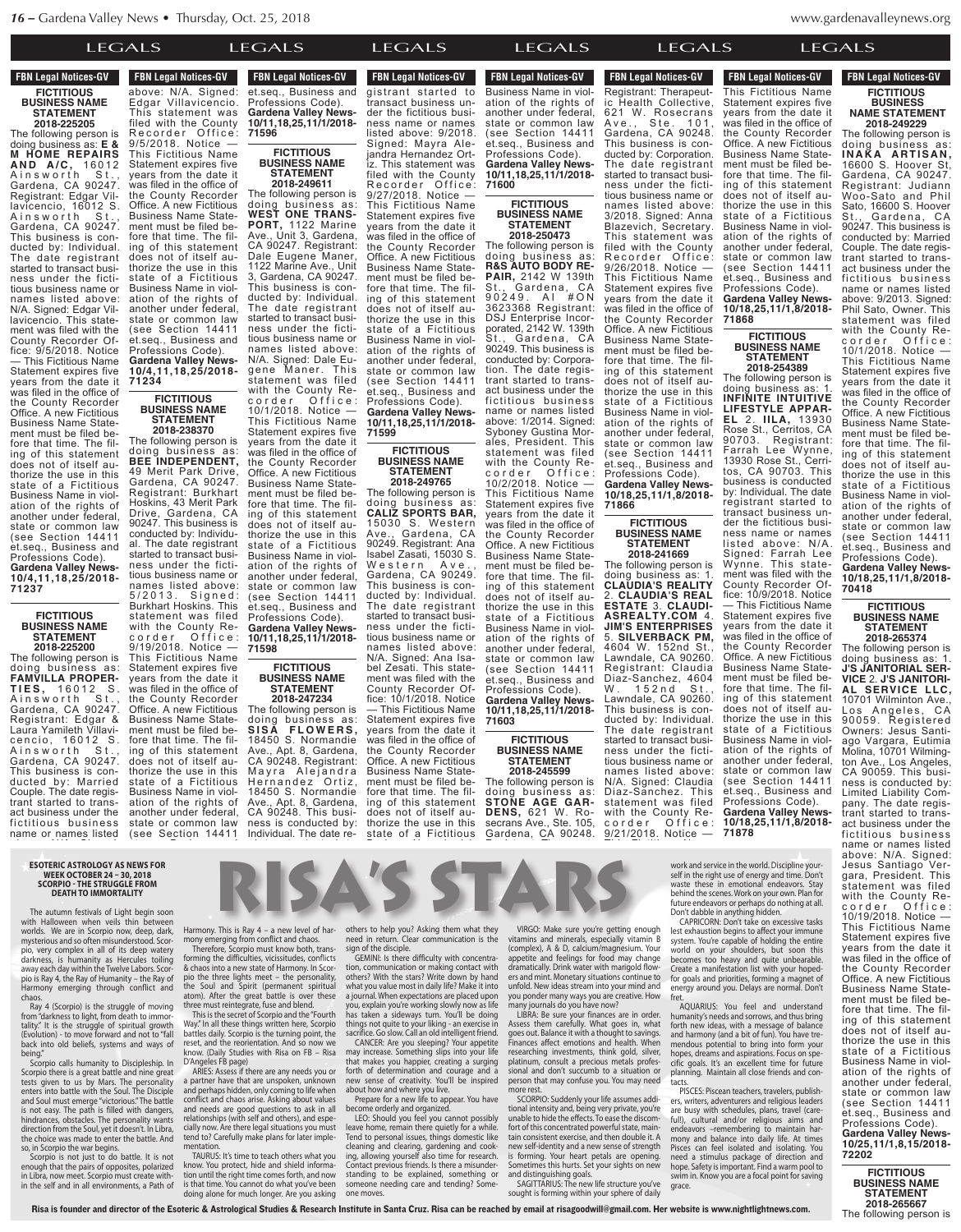ews.org business assess as: **LOUD & DYSFUNK-**

**FBN Legal Notices-GV 2018-265667**

**FICTIOUS STATE The Following person is expected** by Form in Fig.

S. Victoria Ave., Los **BUSINESS NAME**

doing business as: **LITTLE BIRDS FAM-ILY DAYCARE,** 15307 Ermanita Ave., Gardena, CA 90249. Registered Owners: Iryna Kryshchenko, 15307 Ermanita Ave., Gardena, CA 90249. This business is conducted by: Individual. The date registrant started to transact business under the fictitious business name or names listed above: 10/2018. Signed: Iryna Kryshchenko. This statement was filed with the County Recorder Office: 10/19/2018. Notice — This Fictitious Name Statement expires five years from the date it was filed in the office of the County Recorder Office. A new Fictitious Business Name Statement must be filed before that time. The filing of this statement does not of itself authorize the use in this state of a Fictitious Business Name in violation of the rights of another under federal, state or common law (see Section 14411 et.seq., Business and Professions Code). **Gardena Valley News-10/25,11/1,8,15/2018-**

**FICTITIOUS BUSINESS NAME STATEMENT**

**72208**

**2018-245401** The following person is doing business as: **FLASH MAINTEN-A N C E ,** 1 9 3 0 0 S . Hamilton Ave., Ste. 210, Gardena, CA 90248. Registered Owners: RTI Properties, Inc., 19300 S. Hamilton Ave., Ste. 210, Gardena, CA 90248. This business is conducted by: Corporation. The date registrant started to transact business under the fictitious business name or names listed above: N/A. Signed: Robert Abbasi, Presid-This statement was filed with the County Recorder Office: 9/26/2018. Notice — This Fictitious Name Statement expires five years from the date it was filed in the office of the County Recorder Office. A new Fictitious Business Name Statement must be filed before that time. The filing of this statement does not of itself authorize the use in this state of a Fictitious Business Name in violation of the rights of another under federal, state or common law (see Section 14411 et.seq., Business and Professions Code). **Gardena Valley News-**

**10/25,11/1,8,15/2018- 72209**

### **FICTITIOUS BUSINESS NAME STATEMENT 2018-264956**

The following person is doing business as: **LOUD & DYSFUNK-TIONAL MUSIC,** 3921 S. Victoria Ave., Los Angeles, CA 90008. Registered Owners: Andrew Justin, 3921 S.

**FBN Legal Notices-GV TEN LEGAL NULLES-GV** Victoria Ave., Los CA 90008. This business is conducted by: Individual. The date registrant started to transact business under the fictitious business name or names listed above: N/A. Signed: Andrew Justin. This statement was filed with the County Recorder Office: 10/19/2018. Notice — This Fictitious Name Statement expires five years from the date it was filed in the office of the County Recorder Office. A new Fictitious Business Name Statement must be filed before that time. The filing of this statement does not of itself authorize the use in this state of a Fictitious Business Name in violation of the rights of another under federal, state or common law (see Section 14411 et.seq., Business and Professions Code). **Gardena Valley News-10/25,11/1,8,15/2018- 72215**

**TIONAL MUSIC,** 3921

# **FICTITIOUS BUSINESS NAME STATEMENT 2018-264958**

The following person is<br>doing business as: **HO**doing business as: **HO-RIZON PRODUCTS,** 1663 W. 134th St., Gardena, CA 90249. Registered Owners: Robert M. Chambers, 12812 Fallingleaf St. Garden Grove, CA 92840. This business is conducted by: Individu-The date registrant started to transact business under the fictitious business name or names listed above: N/A. Signed: Robert M. Chambers. This statement was filed with the County Recorder Of-fice: 10/19/2018. Notice — This Fictitious Name Statement expires five years from the date it was filed in the office of the County Recorder Office. A new Fictitious Business Name Statement must be filed before that time. The filing of this statement does not of itself authorize the use in this state of a Fictitious Business Name in violation of the rights of another under federal, state or common law (see Section 14411 et.seq., Business and Professions Code). **Gardena Valley News-10/25,11/1,8,15/2018- 72218**

Title Order No.<br>05936332 Trustee Sale 05936332 Trustee Sale No. 83090 Loan No. 9160018360 APN 6120-018-036 NO-TICE OF TRUSTEE,S SALE YOU ARE IN DEFAULT UNDER A DEED OF TRUST DATED 4/26/2007. UN-LESS YOU TAKE AC-TION TO PROTECT YOUR PROPERTY, IT MAY BE SOLD AT A PUBLIC SALE. IF YOU NEED AN EXPLANA-TION OF THE<br>NATURE OF THE<br>PROCEEDINGS AGAINST YOU, YOU SHOULD CONTACT A

L A W Y E R . O n

**Legal Notices-GV**  $H_{\rm NLS}$ P R O C E E D I N G S **E** Legal Nutries-GV L A W Y E R . O n 10/31/2018 at 10:30 AM, CALIFORNIA TD SPECIALISTS as the duly appointed Trustee under and pursuant to Deed of Trust Recorded on 5/3/2007 as Instrument No. 20071072530 in book N/A, page N/A of official records in the Office of the Recorder of Los Angeles County, California, executed by: LILLIAN H. HENNEG-AN, AN UNMARRIED WOMAN , as Trustor MORTGAGE ELEC-TRONIC REGISTRA-TION SYSTEMS, INC., AS A NOMINEE FOR CRESTLINE FUND-ING CORP., A CALI-FORNIA CORPORA-TION , as Beneficiary WILL SELL AT PUB-LIC AUCTION TO THE HIGHEST BIDDER FOR CASH (payable at time of sale in lawful money of the United States, by cash, a cashier's check drawn by a state or national bank, a check drawn by a state or federal credit union, or a check drawn by a state or federal savings and loan association, savings association, or Angeles, CA 90008.

NEED AN EXPLANA- $T \cap \Lambda \cup \Gamma$ 

savings bank specified in section 5102 of the Financial Code and authorized to do business in this state). At: Behind the fountain located in Civic Center Plaza located at 400 Civic Center Plaza, Pomona, CA 91766, NOTICE OF TRUST-EE,S SALE ^ continued all right, title and interest conveyed to and now held by it under said Deed of Trust in the property situated in said County, California described the land therein: LOT 35 IN BLOCK "D‰ OF THE TOWN OF GARDENA, IN THE CITY OF LOS ANGELES, COUNTY OF LOS ANGELES, STATE OF CALIFOR-NIA AS PER MAP RE-CORDED IN BOOK 43, PAGES 5 AND 6 OF M IS C EL LA N E O U S RECORDS, IN THE OFFICE OF THE COUNTY RECORD-ER OF SAID COUNTY. The property heretofore described is being sold "as is‰. The street address and other common designation, if any, of the real property described above is purported to be: 16317 16319 SOUTH MENLO AV-ENUE GARDENA CA

90247. The undersigned Trustee disclaims any liability for any incorrectness of the street address and other common designation, if any, shown herein. Said sale will be made, but without covenant or warranty, expressed or implied, regarding title, possession, or encumbrances, to pay the remaining principal sum of the note(s) secured by said Deed of Trust, with interest thereon, as provided in said note(s), advances, if any, under the terms of the Deed of Trust, es-

timated fees, charges and expenses of the Trustee and of trusts created by said Deed of Trust, to-wit \$183,813.74 (Estimated). Accrued interest<br>and additional adand additional advances, if any, will increase this figure prior to sale. The beneficiary under said Deed of Trust heretofore executed and delivered to the undersigned a written Declaration of Default and Demand for Sale, and a written Notice of Default and Election to Sell. The undersigned caused said Notice of Default and Election of Sell to be recorded in the county where the real property is located and more than three months have elapsed since such recordation. DATE: 10/1/2018 CALIFORNIA TD SPE-CIALIST, as Trustee 8190 EAST KAISER BLVD., ANAHEIM HILLS, CA 92808 PHONE: 714-283-2180 FOR TRUSTEE SALE INFORMATION LOG ON TO: www.stoxposting.com CALL: 844- 477-7869 PATRICIO S. INCE,, VICE PRESID-ENT CALIFORNIA TD SPECIALIST IS A DEBT COLLECTOR ATTEMPTING TO COLLECT A DEBT. ANY INFORMATION OBTAINED WILL BE USED FOR THAT PURPOSE. "NOTICE TO POTENTIAL BID-DERS: If you are considering bidding on this property lien, you should understand that there are risks involved in bidding at a<br>trustee auction. You trustee auction. will be bidding on a lien, not on the property itself. Placing the highest bid at a trustee auction does not automatically entitle you to free and clear ownership of the property. You should also be aware that the lien being auctioned off may be a junior lien. If you are the highest bidder at the auction, you are or may be responsible for paying off all liens senior to the lien being auctioned off, before you can receive clear title to the property. You are encouraged to investigate the existence, priority, and size of outstanding liens that may exist on this property by contacting the county recorder,s office or a title insurance company, either of which may charge you a fee for this information. If you consult either of these resources, you should be aware that the same lender may hold more than one mortgage or deed or trust on the property. NOTICE TO PROPERTY OWNER: The sale date shown on this notice of sale may be postponed one or more times by the mortgagee, beneficiary, trustee, or a court, pursuant to Section 2924g of the California Civil<br>Code. The law requires that information

**Legal Notices-GV** 

Deed of Trust, with in $t \in C$   $\Delta t C$ LEGALS note(s), advances, if Legal Nutices-GV

LEGALS LEGALS LEGALS LEGALS LEGALS LEGALS **Legal Notices-GV** LEGALS of the California Civil Legal Nutries av about trustee sale postponements be made available to you and to the public, as a courtesy to those not present at the sale. If vou wish to learn whether your sale date has been postponed, and, if applicable, the rescheduled time and date for the sale of this property, you may call 844-477-7869, or visit this internet Web site www.stoxposting.com, using the file number assigned to this case T.S.# 83090. Information about postponements that are very short in duration or that occur close in time to the scheduled sale may not immediately be reflected in the telephone information or on the Internet Web site. The best way to verify postponement information is to attend the scheduled sale.‰ CALIFORNIA TD SPE-CIALISTS Attn: Teri Snyder 8190 East Kaiser Blvd. Anaheim Hills, CA 92808 **Gardena Valley News-1 0 / 1 1 , 1 8 , 2 5 / 2 0 1 8 - 7 1 3 0 8 NOTICE OF PETITION TO**

mortgagee, beneficiary,  $\overline{t}$  transfer

**ADMINISTER ESTATE OF EDUARDO SALAZAR**

**Case No. 18STPB09117** To all heirs, beneficiaries, creditors, contingent creditors, and persons who may otherwise be interested in the will or estate, or both, of EDU-ARDO SALAZAR A PETITION FOR PROBATE has been filed by Natalie S. Coles, Edu-ardo Lato Salazar and Vanessa Salazar in the Superior Court of Califor-nia,

County of LOS A N G E L E S . THE PETITION FOR PROBATE requests that Natalie S. Coles, Eduardo Lato Salazar and Vanessa Salazar be appointed as personal representative to administer the estate of the decedent.

THE PETITION requests authority to administer the estate under the Independent Administration of Estates Act. (This author-ity will allow the personal representative to take many actions without obtaining court approval. Before taking certain very important actions, however, the personal representative will be required to give notice to interested persons unless they have waived notice or consented to the proposed action.) The independent administration authority will be granted unless an interested person files an objection to the petition and shows good cause why the court should not grant the authority. A HEARING on the pe-

tition will be held on Oct. 29, 2018 at 8:30 AM in Dept. No. 4 located at 111 N. Hill St., Los Angeles, CA  $90012.$ 

www.gardenavalleynews.org **Gardena Valley News • Thursday, Oct. 25, 2018**– 17 , Oct. 25, 2018– **1**7 state or federal credit Gardena Valley News • Thursda

drawn by a state or federal savings and  $\mathbf{r}$ s LEC savings association, or

tition will be held on  $\overline{\phantom{a}}$   $\overline{\phantom{a}}$ am de Departement de la poste de la poste de la poste de la poste de la poste de la poste de la poste de la po<br>De la poste de la poste de la poste de la poste de la poste de la poste de la poste de la poste de la poste de ated at 111 N. Hill St., and the 111 N. Hill St., and the 111 N. Hill St., and the 111 N. Hill St., and the 1

or by your attorney.

bate Code.

fornia law.

clerk.

Attorney for petitioner:

ESQ SBN 92040 JESSICA YOUNGBLOOD KIRKPATRICK ESQ SBN 291256 LAW OFFICE OF ROBERT H PALMER 3812 SEPULVEDA BLVD STE 300

**Oct 11,18,25, 2018**

in Section 5102 to the

**7 1 4 0 1**

**Leyal NU** 

**Legal Notices-GV** 

deed of trust on the property. **NOTICE TO PROPERTY OWNER:**

consult either of these  $r_{\rm c}$  is shown in the shock of  $\sim$ als that the same lender may hold more

**Legal Notices-GV** Legal Nutrices-GV Financial Code and authorized to do business in this state, will be held by duly appointed trustee. The sale will be made, but without covenant or warranty, expressed or implied, regarding title, possession, or encumbrances, to pay the remaining principal sum of the note(s) secured by the Deed of Trust, with interest and late charges thereon, as provided in the note(s), advances, under the terms of the Deed of Trust, interest thereon, fees, charges and expenses of the Trustee for the total amount (at the time of the initial publication of the Notice of Sale) reasonestimated to be set forth below. The amount may be greater on the day of sale. **BENEFICIARY MAY ELECT TO BID LESS THAN THE TOTAL AMOUNT DUE.** Trustor(s): **Domingo Esp a r z a a n d L u p e Gomez, husband and w i f e** R e c o r d e d : **6/27/1990** as Instrument No. **90 1139682** of Official Records in the office of the Re-c o r d e r o f **L O S ANGELES** County, California; Date of Sale: **11/15/2018** at **10:00 AM** Place of Sa l e: **Behind the fountain located in Civic Center Plaza, located at 400 Civic C e n t e r P l a z a , Pomona CA 91766** Amount of unpaid balance and other charges: **\$52,815.06** The purported prop-erty address is: **13324 SOUTH BERENDO AVENUE, GARDENA, CA 90247** Assessor's Parcel No.: **6115-026- 005 NOTICE TO PO-TENTIAL BIDDERS:** If you are considering bidding on this property lien, you should understand that there are risks involved in bidding at a trustee auction. You will be bidding on a lien, not on the property itself. Placing the highest bid at a trustee auction does not automatically entitle you to free and clear ownership of the property. You should also be aware that the lien being auctioned off may be a junior lien. If you are the highest bidder at the auction, you are or may be responsible for paying off all liens senior to the lien being auctioned off, before you can receive clear title to the property. You are encouraged to investigate the existence, priority, and size of outstanding liens that may exist on this property by contacting the county recorder's office or a title insurance company, either of which may charge you a fee for this information. If you consult either of these resources, you should be aware that the same lender may hold more than one mortgage or deed of trust on the **Legal Notices-GV** IF YOU OBJECT to the granting of the petition, you should appear at the hearing and state your objections or file written objections with the court before the hearing. Your appearance may be in person IF YOU ARE A CRED-ITOR or a contingent creditor of the decedent, you must file your claim with the court and mail a copy to the personal representative appointed by the court within the later of either (1) four months from the date of first issuance of letters to a general personal representative. as defined in section 58(b) of the California Probate Code, or (2) 60 days from the date of mailing or personal delivery to you of a notice under section 9052 of the California Pro-Other California statutes and legal authority may affect your rights as a creditor. You may want to consult with an attorney knowledgeable in Cali-YOU MAY EXAMINE the file kept by the court. If you are a person interested in the estate, you may file with the court a Request for Special Notice (form DE-154) of the filing of an inventory and appraisal of estate assets or of any petition or account as provided in Probate Code section 1250. A Request for Special Notice form is available from the court ROBERT H PALMER TORRANCE CA 90505 **CN953968 SALAZAR Gardena Valley News-1 0 / 1 1 , 1 8 , 2 5 / 2 0 1 8 - NOTICE OF TRUST-EE'S SALE** TS No. **CA-18-827617-CL** Order No.: **730-1803867- 70 YOU ARE IN DE-FAULT UNDER A DEED OF TRUST DATED 6/13/1990. UNLESS YOU TAKE ACTION TO PRO-TECT YOUR PROP-ERTY, IT MAY BE SOLD AT A PUBLIC SALE. IF YOU NEED AN EXPLANATION OF THE NATURE OF THE PROCEEDING AGAINST YOU, YOU SHOULD CONTACT A LAWYER.** A public auction sale to the highest bidder for cash, cashier's check drawn on a state or national bank, check drawn by state or federal credit union, or a check drawn by a state or federal savings and loan association, or savings association, or savings bank specified

The sale date shown on this notice of sale may be postponed one or more times by the mortgagee, beneficiary, trustee, or a court, pursuant to Section 2924g of the California Civil Code. The law requires that information about trustee sale postponements be made available to you and to the public, as a courtesy to those not present at the sale. If you wish to learn whether your sale date has been postponed, and, if applicable, the rescheduled time and date for the sale of this property, you may call **916-939-0772** for information regarding the trustee's sale or visit this Internet Web site **h t t p : / / w w w . q u a l ityloan.com**, using the file number assigned to this foreclosure by the T r u s t e e : **C A - 1 8 - 827617-CL.** Information about postponements that are very short in duration or that occur close in time to the scheduled sale may not immediately be reflected in the telephone information or on the Internet Web site. The best way to verify postponement information is to attend the scheduled sale. The undersigned Trustee disclaims any liability for any incorrectness of the property address or other common designation, if any, shown herein. If no street address or other common designation is shown, directions to the location of the property may be obtained by sending a written request to the beneficiary within 10 days of the date of first publication of this Notice of Sale. If the sale is set aside for any reason, including if the Trustee is unable to convey title, the Purchaser at the sale shall be entitled only to a return of the monies paid to the Trustee. This shall be the Purchaser's sole and exclusive remedy. The purchaser shall have no further recourse against the Trustor, the Trustee, the Beneficiary, the Beneficiary's Agent, or the Beneficiary's Attorney. If you have previously been discharged through bankruptcy, you may have been released of personal liability for this loan in which case this letter is intended to exercise the note holders right's against the real property only. Date: **Quality Loan Service Corporation 2763 C a m i n o D e l R i o South San Diego, CA 92108 619-645-7711 For NON SALE information only Sale Line: 916-939-0772 Or L o g i n t o : h t t p : / / w w w . q u a l ityloan.com Reinstatement Line: (866) 645-7711 Ext 5318 Quality Loan Service<br>Corp. TS No.: <b>CA-18-**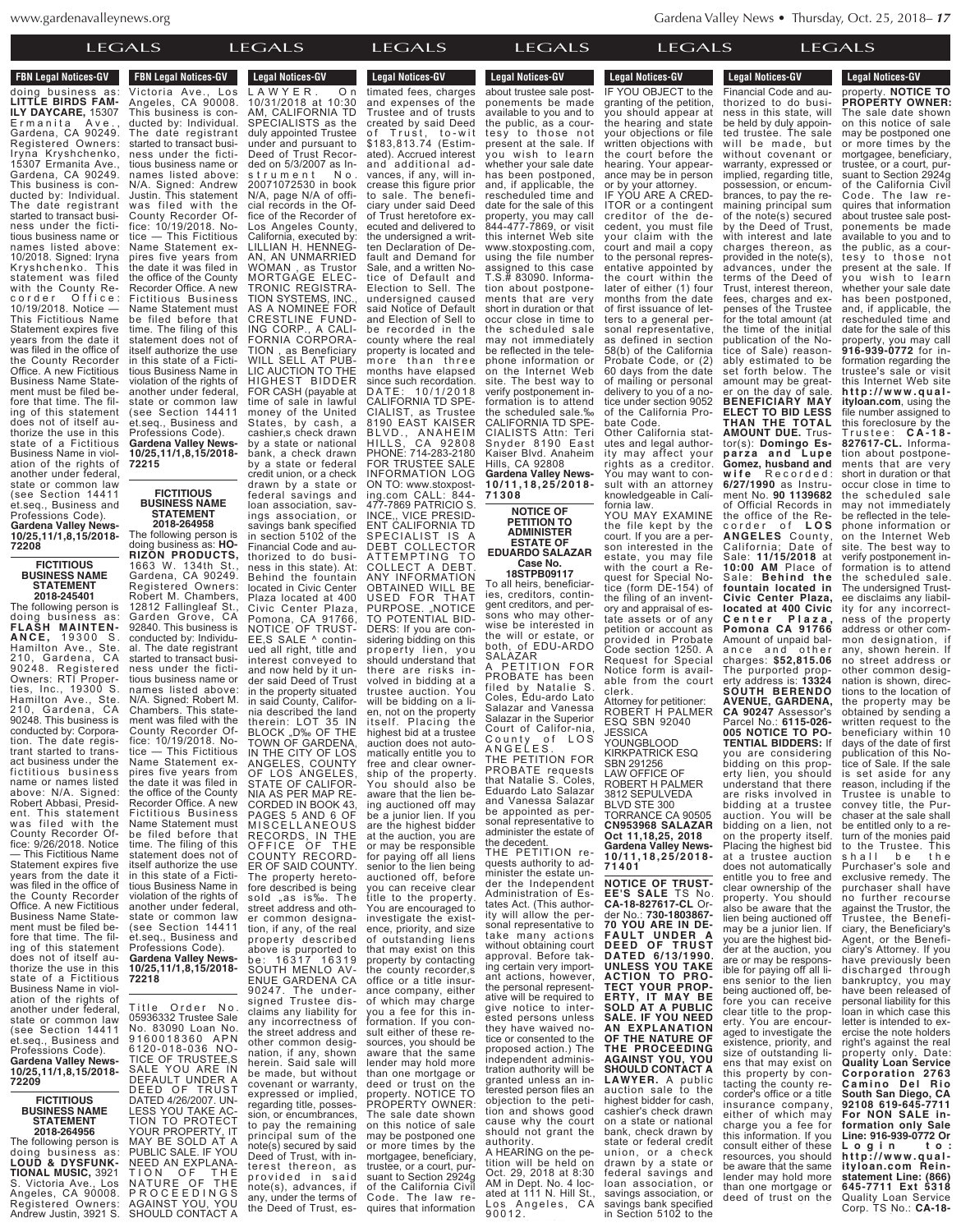**Legal Notices-GV** 

 $\mathbf{A} \mathbf{B} \mathbf{C}$ there is no vertex in  $\mathsf{L}$ volved in bidding at a

 $L$ egal Notices-GV **827617-CL** IDSPub #0145949 10/25/2018 11/1/2018 11/8/2018 **Gardena Valley News-71458 10/25,11/1,8/2018**

**ityloan.com Reinstatement Line: (866) 645-7711 Ext 5318**

**NOTICE OF TRUST-EE'S SALE** TS No. **CA-18-830747-CL** Order No.: **730-1804738- 70 YOU ARE IN DE-FAULT UNDER A DEED OF TRUST DATED 6/12/2007. UNLESS YOU TAKE ACTION TO PRO-TECT YOUR PROP-ERTY, IT MAY BE SOLD AT A PUBLIC SALE. IF YOU NEED AN EXPLANATION OF THE NATURE OF THE PROCEEDING AGAINST YOU, YOU SHOULD CONTACT A LAWYER.** A public auction sale to the highest bidder for cash cashier's check drawn on a state or national bank, check drawn by state or federal credit union, or a check drawn by a state or federal savings and loan association, or savings association, or savings bank specified in Section 5102 to the Financial Code and authorized to do business in this state, will be held by duly appointed trustee. The sale will be made, but without covenant or warranty, expressed or implied, regarding title, possession, or encumbrances, to pay the remaining principal sum of the note(s) secured by the Deed of Trust, with interest and late charges thereon, as provided in the note(s), advances, under the terms of the Deed of Trust, interest thereon, fees, charges and expenses of the Trustee for the total amount (at the time of the initial publication of the Notice of Sale) reasonably estimated to be set forth below. The amount may be greater on the day of sale. **BENEFICIARY MAY ELECT TO BID LESS THAN THE TOTAL AMOUNT DUE.** Trustor(s): **Constance V. Stanley, a widow** Recorded: **6/20/2007** as I n s t r u m e n t N o . **20071481884** of Official Records in the office of the Recorder of<br> $I \cap S$   $A \cup B \subseteq I$   $F S$ **L O S A N G E L E S** County, California; D a t e o f S a l e : **11/15/2018** at **10:00 AM** Place of Sale: **Behind the fountain located in Civic Center Plaza, located at 400 Civic Center Plaza, Pomona CA 91766** Amount of unpaid bal-<br>ance and other a n c e a n d o t h e r charges: **\$554,542.02** The purported prop-<br>erty address is: 13327 erty address is: **13327 RUTHELEN STREET, GARDENA, CA 90249** Assessor's Parcel No.: **4061-019-021 NO-TICE TO POTENTIAL BIDDERS:** If you are considering bidding on this property lien, you should understand that there are risks involved in bidding at a trustee auction. You will be bidding on a li-

#### **Legal Nutiles-GV** turn of the monies paid to the Trustee. This shall be the Purchaser's sole and exclusive remedy. The purchaser shall have no further recourse against the Trustor, the Trustee, the Beneficiary, the Beneficiary's Agent, or the Beneficiary's Attorney. If you have previously been discharged through bankruptcy, you may have been released of personal liability for this loan in which case this letter is intended to exercise the note holders right's against the real property only. Date: **Quality Loan Service Corporation 2763 C a m i n o D e l R i o South San Diego, CA 92108 619-645-7711 For NON SALE information only Sale Line: 916-939-0772 Or L o g i n t o : h t t p : / / w w w . q u a l ityloan.com Reinstatement Line: (866) 645-7711 Ext 5318** Quality Loan Service Corp. TS No.: **CA-18- 830747-CL** IDSPub #0145966 10/25/2018 11/1/2018 11/8/2018 **Gardena Valley News-71479 10/25,11/1,8/2018 NOTICE OF PETITION TO ADMINISTER ESTATE OF:** Legal notices-cry en, not on the property itself. Placing the highest bid at a trustee auction does not automatically entitle you to free and clear ownership of the property. You should also be aware that the lien being auctioned off may be a junior lien. If you are the highest bidder at the auction, you are or may be responsible for paying off all liens senior to the lien being auctioned off, before you can receive clear title to the property. You are encouraged to investigate the existence, priority, and size of outstanding liens that may exist on this property by contacting the county recorder's office or a title insurance company, either of which may charge you a fee for this information. If you consult either of these resources, you should be aware that the same lender may hold more than one mortgage or deed of trust on the property. **NOTICE TO PROPERTY OWNER:** The sale date shown on this notice of sale may be postponed one or more times by the mortgagee, beneficiary, trustee, or a court, pursuant to Section 2924g of the California Civil

**SCOTT RICHARDSON** To all heirs, beneficiaries, creditors, contingent creditors, and persons who may otherwise be interested in the will or estate, or both, of SCOTT R I C H A R D S O N . A Petition for PRO-BATE has been filed b y : C O J U A N RICHARDSON in the Superior Court of California, County of LOS ANGELES. The Petition for Probate requests that COJUAN RICHARD-SON be appointed as personal representative to administer the estate of the decedent. The Petition requests authority to administer the estate under the Independent Administration of Estates Act. (This authority will allow the personal rep-resentative to take many actions without obtaining court approval. Before taking certain very important actions, however, the personal representative will be required to give notice to interested persons unless they have waived notice or consented to the proposed action.) The independent administration authority will be granted unless an interested person files an objection to the petition and shows good cause why the court should not grant the authority. A hearing on the petition will be held in this court as follows: **10/26/2018 at 8:30 AM, Dept. 2D, 111 N O R T H H I L L S T R E E T , L O S ANGELES, CA 90012.** Code. The law requires that information about trustee sale postponements be made available to you and to the public, as a courtesy to those not present at the sale. If you wish to learn whether your sale date has been postponed, and, if applicable, the rescheduled time and date for the sale of this property, you may call **916-939-0772** for information regarding the trustee's sale or visit this Internet Web site **h t t p : / / w w w . q u a l ityloan.com**, using the file number assigned to this foreclosure by the T r u s t e e : **C A - 1 8 - 830747-CL**. Information about postponements that are very short in duration or that occur close in time to the scheduled sale may not immediately be reflected in the tele-phone information or on the Internet Web site. The best way to verify postponement information is to attend the scheduled sale. The undersigned Trustee disclaims any liability for any incorrectness of the property address or other common designation, if any, shown herein. If street address or other common designation is shown, directions to the location of the property may be obtained by sending a written request to the beneficiary within 10 days of the date of first publication of this Notice of Sale. If the sale is set aside for any reason, including if the Trustee is unable to convey title, the Purchaser at the sale shall be entitled only to a return of the monies paid

 $\overline{\phantom{a}}$  **Legal Notices-GV N O R T H H I L L ANGELES CALCEL** If you object to the granting of the petition, you should appear at the hearing and state your objections or file written objections with the court before the hearing. Your appearance may be in person or by your attorney.

**Legal Notices-GV** 

**CASE NO. 18STPB09004**

 $r_{\rm c}$  and  $r_{\rm c}$  $T_{\rm T}$ uable is una ble total is unable total is unable to  $T_{\rm T}$ convey title, the Purc o u rt a s f o l o w s f o w s i l o w s i l o w s i l o w s i l o w s i l o w s i l o w s i l o w s i l o w **10/26/2018 at 8:30** LEGALS

If you are a creditor or a contingent creditor of the decedent, you must file your claim with the court and mail a copy to the personal representative appointed by the court within the later of either (1) four months from the date of first issuance of letters to a general personal representative, as defined in section 58(b) of the California Probate Code, or (2) 60 days from the date of mailing or personal delivery to you of a notice under section 9052 of the California Probate Code. Other California statutes and legal authority may affect your rights as a creditor. You may want to consult with an attorney knowledgeable in California law.

You may examine the file kept by the court. If you are a person interested in the estate, you may file with the court a Request for Special Notice (form DE-154) of the filing of an inventory and appraisal of estate assets or of any petition or account as provided in Probate Code section 1250. A Request for Special Notice form is available from the court clerk. Attorney for Petitioner:

Dorian L. Jackson, 21151 S. Western Ave., Torrance, CA 90501.

(310) 359-9201 **Gardena Valley News-1 0 / 1 1 , 1 8 , 2 5 / 2 0 1 8 - 7 1 5 0 4**

> **NOTICE OF PETITION TO ADMINISTER ESTATE OF: GENE JOSEPH PARCO CASE NO.**

**1STPB08585** To all heirs, beneficiar-

ies, creditors, contingent creditors, and persons who may otherwise be interested in<br>the will or estate, or both, of GENE JOSEPH PARCO. A Petition for PRO-BATE has been filed in the Superior Court of California, County of LOS ANGELES. The Petition for Probate requests that JU-DITH GAIL LACK be appointed as personal representative to administer the estate of the decedent. The petition request the decedent's will and codicils, if any, be admitted to probate. The will and any codicils are available for examination in the file kept

by the court. The Petition requests authority to administer the estate under the Independent Administration of Estates Act. (This authority will allow the personal representative to take many actions without

**Legal Notices-GV** LEGALS (This authority will al-Legal Nutries-GV many actions without obtaining court approval. Before taking certain very important actions, however, the personal representative will be required to give notice to interested persons unless they have waived notice or consented to the proposed action.) The independent administration authority will be granted unless an interested person files an objection to the petition and shows good cause why the court

the estate under the In- $\overline{\phantom{a}}$  dependent Administration

should not grant the authority. A hearing on the petition will be held in this c o u rt a s f o l l o w s : **12/13/2018 at 8:30 AM, Dept. Probate, Room 240, 111 North H i l l S tr e e t , L o s Angeles, CA 90012.** If you object to the granting of the petition, you should appear at the hearing and state your objections or file written objections with the court before the hearing. Your appearance may be in person or by your attorney.

If you are a creditor or a contingent creditor of the decedent, you must file your claim with the court and mail a copy to the personal representative appointed by the court within the later of either (1) four months from the date of first issuance of letters to a general personal representative, as defined in section 58(b) of the California Probate Code, or (2) 60 days from the date of mailing or personal delivery to you of a notice under section 9052 of the California Probate Code. Other California statutes and legal authority may affect your rights as a creditor. You may want to consult with an attorney knowledgeable in

California law. You may examine the file kept by the court. If you are a person interested in the estate, you may file with the court a Request for Special Notice (form DE-154) of the filing of an inventory and appraisal of estate assets or of any petition or account as provided in Probate Code section 1250. A Request for Special Notice form is available from the court clerk. Petitioner: Judith Gail

Lack, 518 West 157th St., Gardena, CA 9 0 2 4 8 (310) 329-2773 **Gardena Valley News-10/25,11/1,8/2018- 71887**

NOTICE OF PUBLIC HEARINGTO CONSIDER THE

GRANTING OF A VARIANCE ANDTHE ADOPTION OF A COMPLIANCE DATE

**CASE NO. 6121-1** NOTICE IS HEREBY GIVEN that the South Coast Air Quality Management District Hearing Board will hold a public hearing at 9:00 a.m. on **TUESDAY, DECEMBER 4, <sup>2018</sup>** in

the Hearing Board

gent creditors, and persons who may otherwise be interested in the will or estate, or both, of GARY MIT-SURU KUWAHARA PROBATE has been filed by Rick Kuwahara in the Superior Court of California, County of LOS ANGELES. THE PETITION FOR PROBATE requests that Rick Kuwahara be ap-pointed as personal representative to administer the estate of the decedent. THE PETITION requests authority to administer the estate under the Independent Administra-tion of Estates Act. (This authority will allow the personal representative to take many actions without obtaining court approval. Before taking certain very important actions, however, the personal representative will be required to give notice to inter**a.m. b.**<br>**a.m. on** *Legal Notices-GV* **Legal Nutries-GV** the Hearing Board Room, District Headquarters, 21865 Copley Drive, Diamond Bar, California, to consider the granting of a regular variance from Rule 202 of the South Coast Air Quality Management District Rules and Regulations and the adoption of a final compliance date for operation of a noodle fryer and oil mist eliminator at **NISSIN FOODS (USA) CO., INC., 2001 ROSECRANS AVEN-UE, GARDENA, CALI-FORNIA 90249. Rule 202** requires operation in accordance with specified conditions of the permit to construct and/or a previously issued permit to operate. Petitioner anticipates excess emissions of VOC as a result of this variance. The exact nature and extent of these estimated excess emissions, as well as other potential pollutants, are to be determined by the Hear-

Coast Air Quality Man- $\overline{\phantom{a}}$  and  $\overline{\phantom{a}}$ ing Board will have been public hearing at 9:00

ing Board. A copy of the petition is available for inspection at the office of the Clerk of the Board, 21865 Copley Drive, Diamond Bar, California.

Interested persons may attend and submit oral or written statements at the hearing. Bring eight (8) copies of any exhibits you wish to present at the hearing. The hearing will also be webcast, and can be viewed at www.aqmd.gov/home/li brary/webcasts.

Interested persons wishing to attend the hearing should notify the Clerk of the Board, (909) 396-2500, in order to be notified of any changes regarding the scheduling of the hearing. This notice and related

to the personal represof first issuance of letas defined in section 60 days from the date bate Code. documents are available in alternative formats to assist persons with disabilities. Further, disability-related accommodations, including aids or services, are available to individuals who want to attend or participate in the hearing. Please direct any requests to the Clerk of the Board as soon as possible at 909-396-2500 (for TTY, 909-396-3560), or by e-mail at <u>clerkof-</u> <u>board@aqmd.gov</u>. DATED: October 30, 2018 SOUTH COAST AIR QUALITY MANAGEMENT DIS-TRICT HEARING BOARD BY A. Rebecca Fleming Deputy Clerk Transcriber

10/25/18 **CNS-3185642# GARDENA VALLEY NEWS-71941 10/25/2018**

**NOTICE OF PETITION TO ADMINISTER ESTATE OF GARY MITSURU KUWAHARA Case No. 18STPB09522**

son interested in the www.gardenavalleynews.org with the court and court a Re-**ADMINISTER**

LEGALS LEGALS LEGALS LEGALS LEGALS LEGALS  $\Delta$  He  $\sim$  Special No- $\bf{t}$   $\bf{t}$ **ESTATE OF GARY**

**KUWAHARAA** 

A PETITION FOR

ested persons unless they have waived notice or consented to the proposed action.) The independent administration authority will be granted unless an interested person files an objection to the petition and shows good cause why the court should not grant the

A HEARING on the petition will be held on Nov. 13, 2018 at 8:30 AM in Dept. No. 5 located at 111 N. Hill St., Los Angeles, CA

IF YOU OBJECT to the granting of the petition, you should appear at the hearing and state your objections or file written objections with the court before the hearing. Your appearance may be in person or by your attorney. IF YOU ARE A CRED-ITOR or a contingent creditor of the decedent, you must file your claim with the court and mail a copy

entative appointed by the court within the later of either (1) four months from the date

ters to a general personal representative,

58(b) of the California Probate Code, or (2)

of mailing or personal delivery to you of a notice under section 9052 of the California Pro-

Other California statutes and legal authority may affect your rights as a creditor. You may want to consult with an attorney knowledgeable in Cali-

YOU MAY EXAMINE the file kept by the court. If you are a person interested in the estate, you may file with the court a Request for Special Notice (form DE-154) of the filing of an inventory and appraisal of estate assets or of any

fornia law.

authority.

9 0 0 1 2 .

**Legal Notices-GV Legal Nutries-GV** petition or account as provided in Probate **Legal Notices-GV Case No.** al Nullces-GV To all heirs, beneficiaries, creditors, contin-

Code section 1250. A Request for Special Notice form is available from the court clerk. Attorney for petitioner:

the filing of an invent-

ROBERT L COHEN ESQ SBN 150913 LAW OFFICES OF ROBERT L. COHEN

INC 8081 ORANGETH-ORPE AVE BUENA PARK CA

9 0 6 2 1 **CN954241 KUWAHA-RA Oct 18,25, Nov 1, 2018**

**Gardena Valley News-10/18,25,11/1/2018- 72012**

APN: 6120-024-010 TS

No: CA05000244-18-1 TO No: 18-177721 NO-TICE OF TRUSTEE'S SALE (The above statement is made pursuant to CA Civil Code Section 2923.3(d)(1). The Summary will be provided to Trustor(s) and/or vested owner(s) only, pursuant to CA Civil Code Section 2923.3(d)(2).) YOU ARE IN DEFAULT UN-DER A DEED OF TRUST DATED May 15, 2008. UNLESS YOU TAKE ACTION TO PROTECT YOUR PROPERTY, IT MAY BE SOLD AT A PUB-LIC SALE. IF YOU NEED AN EXPLANA-TION OF THE NATURE OF THE P R O C E E D I N G S AGAINST YOU, YOU SHOULD CONTACT A LAWYER. On December 6, 2018 at 09:00 AM, Vineyard Ballroom, Doubletree Hotel Los Angeles-Norwalk, 13111 Sycamore Drive, Norwalk, CA 90650, MTC Financial Inc. dba Trustee Corps, as the duly Appointed Trustee, under and pursuant to the power of sale contained in that certain Deed of Trust recorded on May 22, 2008 as Instrument No. 20080907183, of official records in the Office of the Recorder of Los Angeles County, California, executed by KEITH E JOHNSON, A W I D O W E R, as Trustor(s), in favor of MORTGAGE ELEC-TRONIC REGISTRA-TION SYSTEMS, INC. as nominee for COUN-TRYWIDE BANK, FSB as Beneficiary, WILL SELL AT PUBLIC AUCTION TO THE HIGHEST BIDDER, in lawful money of the United States, all payable at the time of sale, that certain property situated in said County California describing the land therein as: AS MORE FULLY DE-SCRIBED IN SAID DEED OF TRUST The property heretofore described is being sold 'as is". The street address and other common designation, if

any, of the real property described above is purported to be: 515 W E S T 1 6 0 T H STREET, GARDENA, CA 90248 The undersigned Trustee disclaims any liability for any incorrectness of